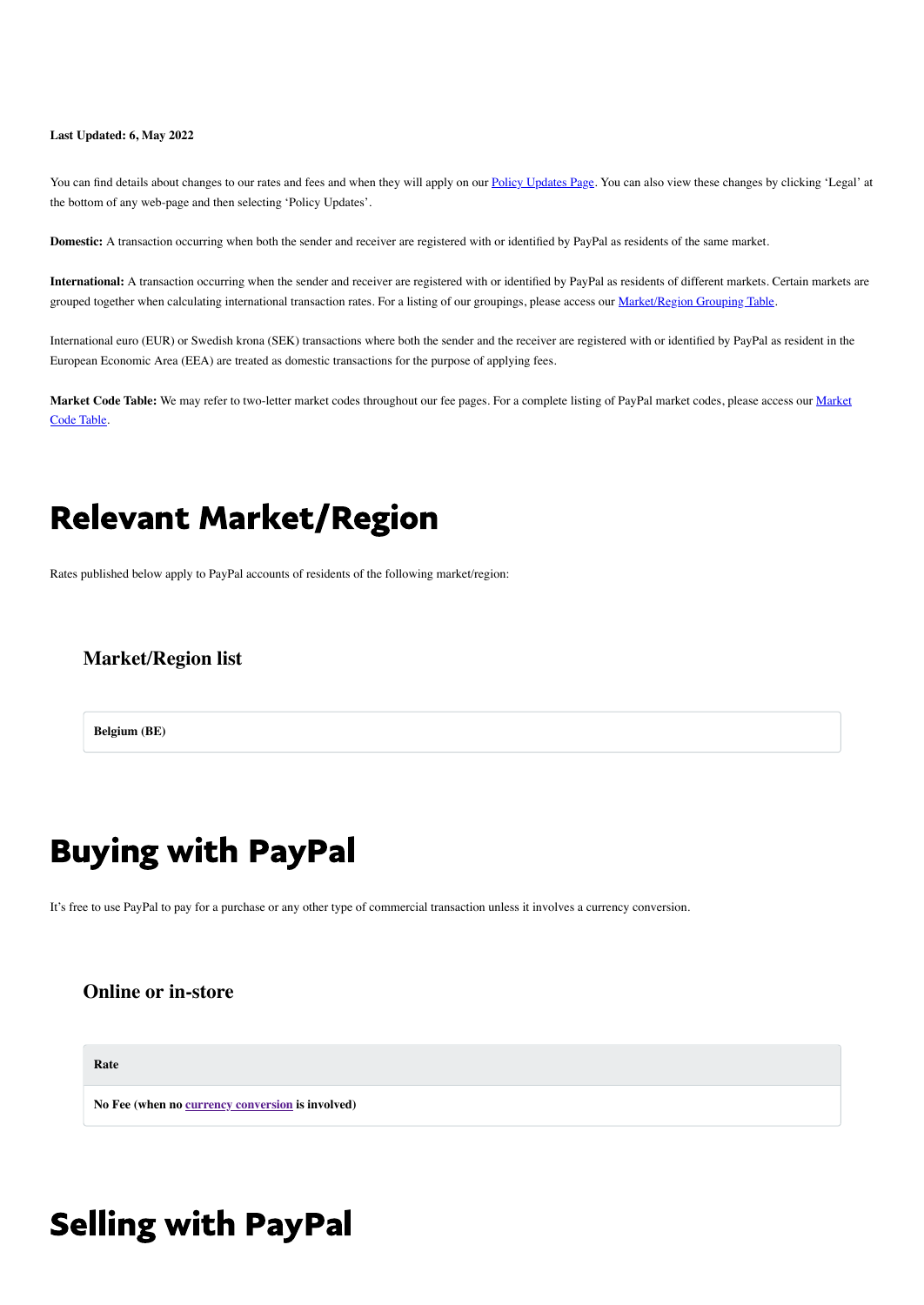When you buy or sell goods or services, make any other commercial type of transaction, send or receive a charity donation or receive a payment when you "request money" using PayPal, we call that a "commercial transaction".

For the listings of selling rates, please visit our **[PayPal Merchant Fees Page.](https://www.paypal.com/be/webapps/mpp/merchant-fees)** 

## Sending and receiving money

When you send money (initiated from the "Friends and Family" tab of the "Send Money" flow) to, or receive money into your PayPal account from, friends and family without making an underlying commercial transaction (that is, the payment is not for the purchase of goods or services or for making any other commercial transaction), we call that a "personal transaction".

The rates relating to personal transactions are set out below.

#### **Sending domestic personal transactions**

**Rate**

**No fee (when no [currency conversion i](#page-1-0)s involved)**

### **Sending international personal transactions**

| Market of recipient's address                      | Rate     |
|----------------------------------------------------|----------|
| Canada, Europe I, Europe II, Northern Europe, & US | 1.99 EUR |
| Any other market/region                            | 3.99 EUR |

**Fees charged in different currencies for sending payments:** We will collect the fee from balance in the currency in which the fee is payable. To do this, we may need to convert the fee amount from your sending balance into the currency in which the fee is payable, in which case the fees for ["Conversions in all other cases"](#page-1-0) also apply.

#### **Receiving personal transactions**

**Rate**

<span id="page-1-0"></span>**No fee (when no [currency conversion](#page-1-0) is involved)**

### Currency Conversions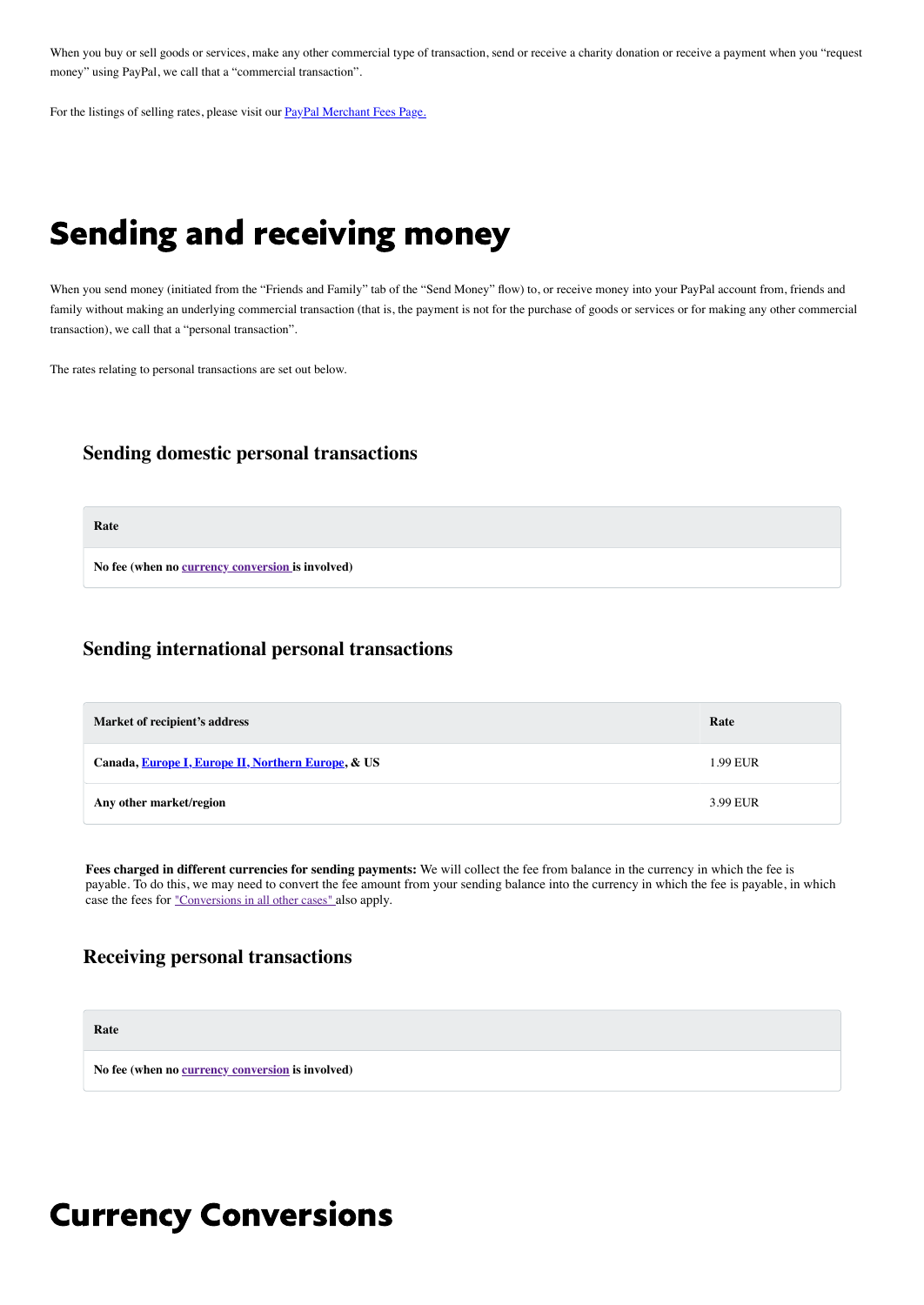For information about how we convert currency, please see the [user agreement.](https://www.paypal.com/be/webapps/mpp/ua/useragreement-full?locale.x=en_BE#currency-conversion1)

Please access the Currency Converter tool below to indicate the applicable rate that may apply to your transaction. Any rates shown are subject to change based on time and date of the completed transaction.

#### [Currency Converter Tool](https://www.paypal.com/be/smarthelp/article/faq1976)

#### **Converting balance for a business account and transactions for which a receiver has agreed to bear the currency conversion**

**Rate**

**3.0 % above the base exchange rate**

## Withdrawals Out of PayPal

You can typically withdraw money out of PayPal by standard withdrawals/transfers to your linked bank account or eligible debit cards. A currency conversion (and [currency conversion fees](#page-1-0)) may also apply.

Note: For additional listings of transfer rates out of business accounts, please visit our [PayPal Merchant Fees Page.](https://www.paypal.com/be/webapps/mpp/merchant-fees)

### **Withdrawing a balance from a personal PayPal account**

| Withdrawal/Transfer to | <b>Withdrawal/Transfer Type</b> | Rate                                                    |
|------------------------|---------------------------------|---------------------------------------------------------|
| Local bank account     | Standard                        | No Fee (when no currency conversion is involved)        |
| <b>US</b> bank account | Standard                        | 3.00 % (when no <u>currency conversion</u> is involved) |

### Other Consumer Fees

Included below are fees associated with events, requests, or actions that may happen when you use your account.

### **Other Fees**

| <b>Activity</b> | <b>Description</b> | Rate |
|-----------------|--------------------|------|
|                 |                    |      |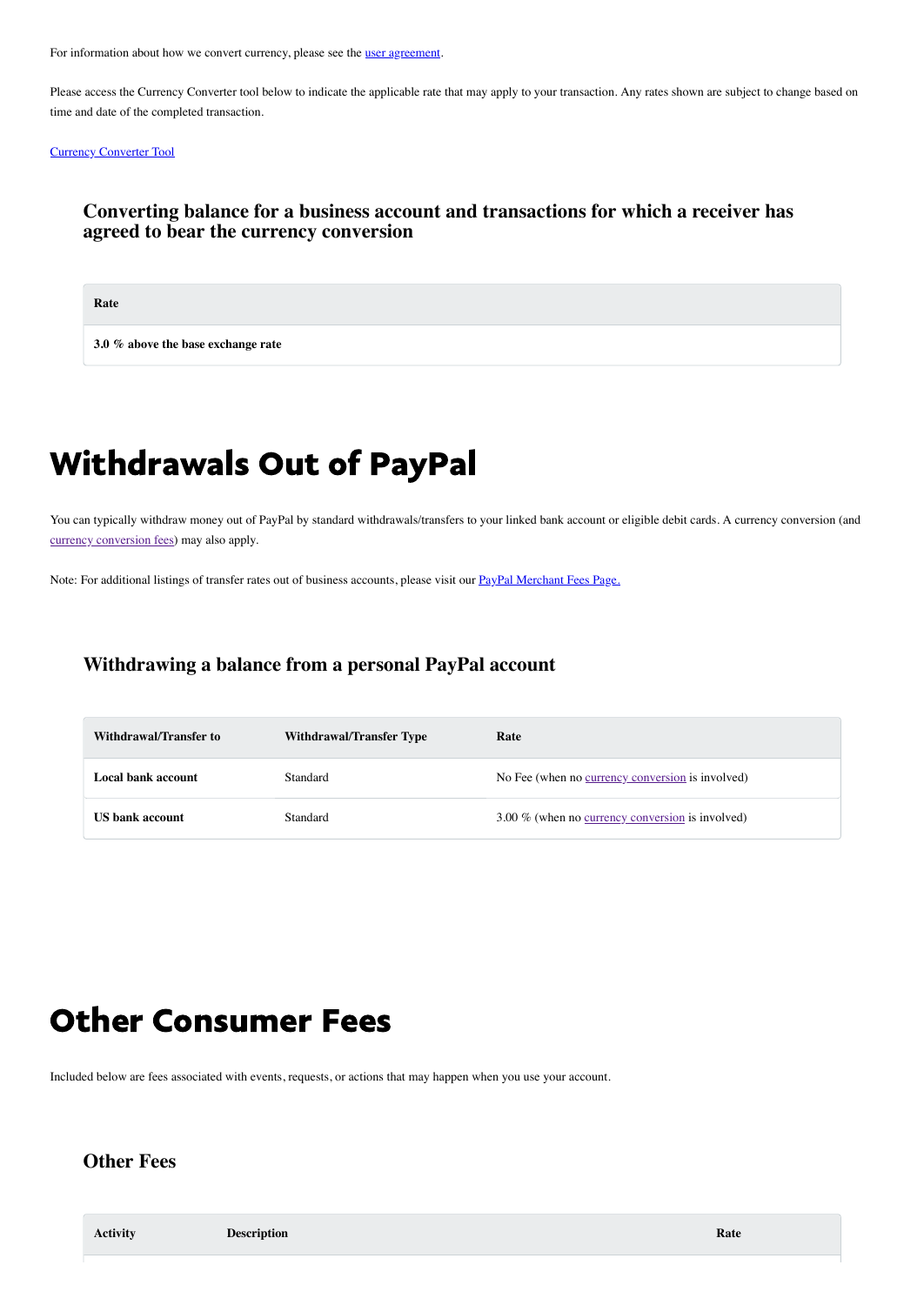| <b>Activity</b>                                                  | <b>Description</b>                                                                                                                                                                                                                                                            | Rate                                                                              |
|------------------------------------------------------------------|-------------------------------------------------------------------------------------------------------------------------------------------------------------------------------------------------------------------------------------------------------------------------------|-----------------------------------------------------------------------------------|
| <b>Bank Return on</b><br>Withdrawal/Transfer<br>out of PayPal    | This fee is charged when a withdrawal/transfer out of PayPal is attempted by a user and it fails<br>because incorrect bank account information or delivery information is provided.                                                                                           | 3.00 EUR                                                                          |
| <b>Credit Card and</b><br><b>Debit Card</b><br>$Confirmation(s)$ | Some users, in order to increase their sending limit or as PayPal may determine, may be<br>charged a credit card and debit card link and confirmation fee. This amount will be refunded<br>when you successfully complete the credit card or debit card verification process. | See Credit Card and<br>Debit Card Link and<br><b>Confirmation Table</b><br>below. |
| <b>Inactive PayPal</b><br><b>Account</b>                         | The inactivity fee will be the lesser of the fee listed below or the remaining balance in your<br>account.                                                                                                                                                                    | <b>See Inactive PayPal</b><br><b>Account Fee Table</b><br>below.                  |
| <b>Records Request</b>                                           | This fee will apply for requests of information relating to why we had reasonable justification<br>to refuse your payment order. We will not charge you for records requested in connection with<br>your good-faith assertion of an error in your PayPal account.             | $12.00$ EUR (per item)                                                            |
| <b>Reversal or failed</b><br>direct debit payment                | The fee is based on our losses. You remain entitled to demonstrate that our losses were below<br>the amount of the fee.                                                                                                                                                       | 3.00 EUR                                                                          |

### <span id="page-3-0"></span>**Credit Card and Debit Card Link and Confirmation Table**

| <b>Currency</b>          | Rate            |
|--------------------------|-----------------|
| <b>Australian dollar</b> | <b>2.00 AUD</b> |
| <b>Brazilian real</b>    | <b>4.00 BRL</b> |
| <b>Canadian dollar</b>   | 2.45 CAD        |
| Czech koruna             | 50.00 CZK       |
| <b>Danish krone</b>      | 12.50 DKK       |
| <b>Euro</b>              | 1.50 EUR        |
| <b>Hong Kong dollar</b>  | 15.00 HKD       |
| <b>Hungarian forint</b>  | 400.00 HUF      |
| Israeli new shekel       | 8.00 ILS        |
| Japanese yen             | 200.00 JPY      |
| Malaysian ringgit        | Not Applicable  |
| <b>Mexican peso</b>      | 20.00 MXN       |